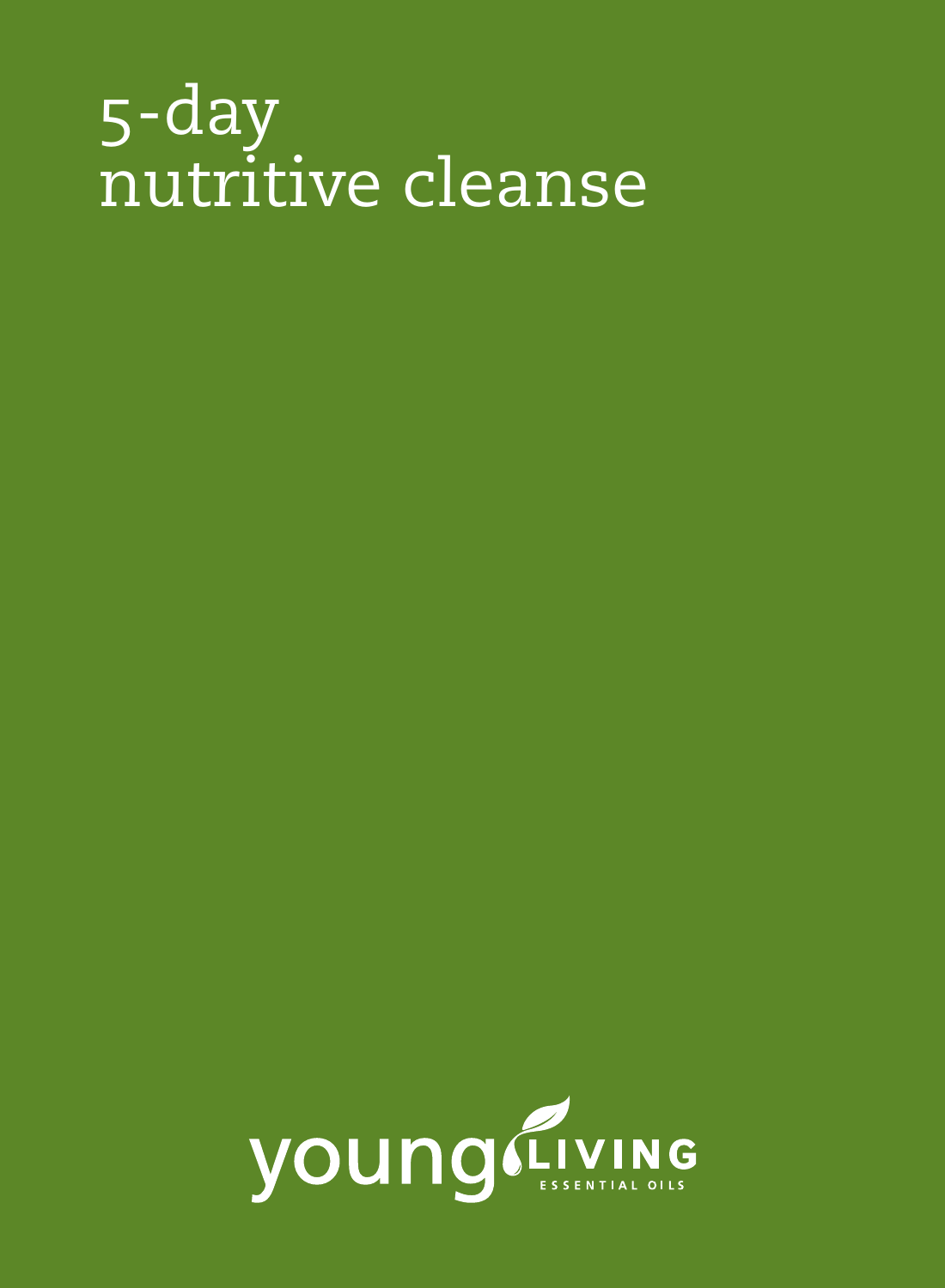## 5-day nutritive cleanse

#### **a gentle, effective approach to cleansing**

Many health experts recommend cleansing as a normal, preventive practice, yet a majority of people only cleanse after they are sick or diseased. Young Living's 5-Day Nutritive Cleanse™ eases the process with a simple, energizing program that helps you say goodbye to the obstacles and excuses that prevent you from cleansing. A minimum of four, short, easy cleanses a year with Young Living's 5-Day Nutritive Cleanse and continued nutritional maintenance will help balance the extremes of the modern diet.

#### **the dangers of the modern diet**

Modern diets have degenerated into high calories, low-to-no nutrients, very little fiber, and dangerously high levels of sweeteners. These quickly digested "foods" flood the bloodstream, causing insulin levels to soar.

High levels of insulin are associated with increased inflammation. Recent research indicates that inflammation is at the root of all chronic diseases. $^{\rm 1}$ Excess blood sugar and insulin surges eventually lead to chronic problems like diabetes and cardiovascular damage. In addition, high blood sugar and insulin often play a pivotal role in the following problems: hypertension and kidney damage, weak and brittle vessels and veins, and a number of serious chronic illnesses such as diabetes, cancer, and Alzheimer's disease. 2

One noticeable symptom of excessive insulin and high blood sugar is abdominal obesity. 3 About two-thirds of American adults are overweight. One third are clinically obese.<sup>4</sup> This condition also increases your risk for heart disease, cholesterol imbalance, cancer, female infertility, and gallstones. 5

Excess insulin and high blood sugar creates a vicious cycle. You crave simple carbohydrates because they enter the blood quickly. Then, a surplus of insulin is produced which causes more hunger. In response to hunger, you eat more. Overeating causes more body fat to accumulate *and* it activates more insulin. This merry-go-round of insulin spikes leaves you tired, hungry, and unfocused.



### **restore balance with balance complete ™**

Young Living's Balance Complete is an energizing, superfood shake high in a Young Living proprietary fiber blend called V-Fiber™ Research from the Life Extension Foundation shows that . fiber blends produce more viscosity (thickness and absorption) and are more effective than one type of fiber alone. Young Living's cutting-edge blend of soluble and insoluble fiber ( 11 grams per serving ) is ideal for cleansing, weight-loss, and everyday health maintenance.\*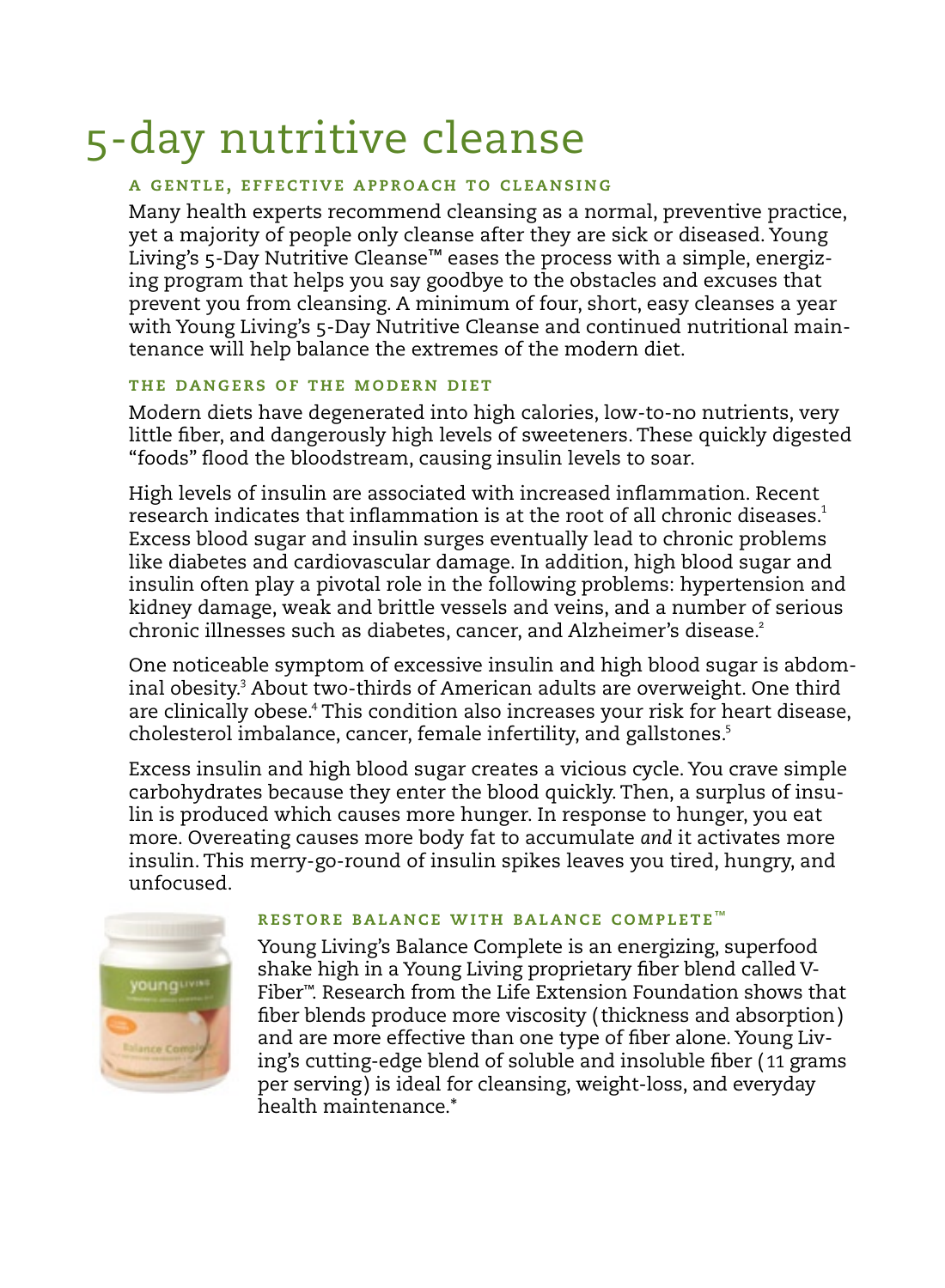Ingredients found in this effective fiber blend have been shown to help maintain normal blood sugar levels.\* As the fiber mixes with water, it swells in the intestines, providing bulk that absorbs and removes toxins and excess fat from the digestive tract.\* While some cleanses negatively affect intestinal flora, the V-Fiber mix contains a prebiotic fiber that nurtures beneficial microflora like Lactobacillus and Bifido bacteria while decreasing pathogenic bacteria. 6 \*

It should be noted that a sudden increase in fiber may initially cause a minor amount of gas and bloating for some people. This is partially due to the fact that the average American diet lacks fiber. The American Food and Nutrition Board recommends a daily minimum of 38 grams for men and 25 grams for women. 7 Typical Americans eat only half that amount. An improved enzyme pack in Balance Complete aids digestibility and minimizes bloating. If you experience gas or bloating, reduce the amount of Balance Complete and increase the dosage of Young Living's progressive essential oil blend Digest + Cleanse.



#### **digest + cleanse**

Digest + Cleanse is a totally unique product. It supplies therapeutic-grade peppermint, caraway, lemon, and other essential oils directly to the intestine with Precision Delivery softgel capsules.

Research shows that enteric-coated peppermint is effective for gastrointestinal upset. 8 A blend of peppermint and caraway oil, taken three times daily, is shown to reduce gas and soothe the intestinal tract. 9

Lemon oil, another key ingredient in Digest + Cleanse, has an equally long history. Jean Valnet, famous medical doctor and practitioner of aromatherapy, says lemon oil stimulates gastrohepatic and pancreatic secretions. 10

Other supportive oils in Digest + Cleanse—ginger, fennel, and anise—have a long tradition of cleansing and improving digestive function. They are reported to soothe the bowel, improve elimination, and activate various digestive organs.\*

Take one capsule 30-60 minutes before each Balance Complete shake to greatly increase the effectiveness and comfort of the 5-Day Nutritive Cleanse.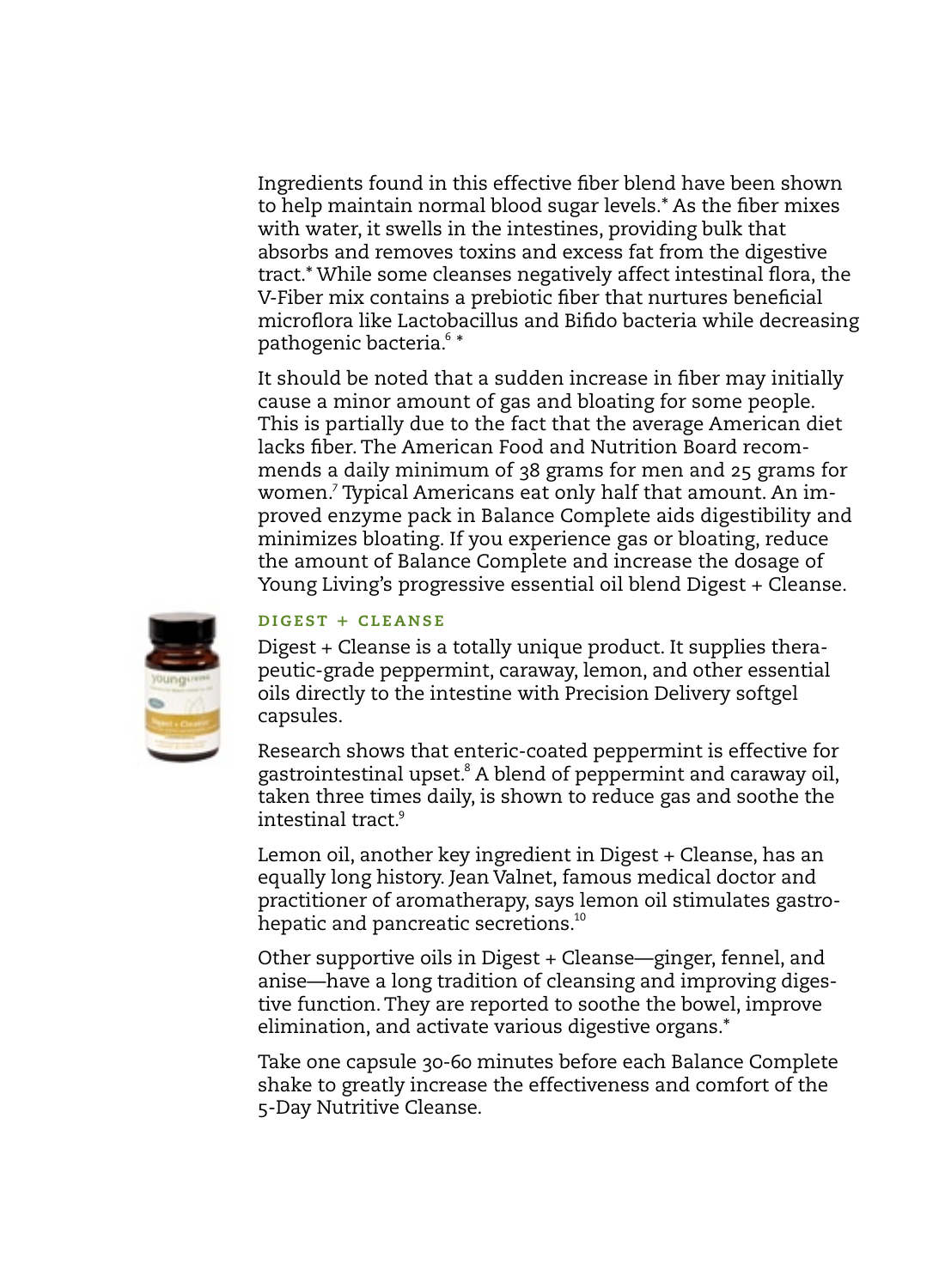

#### **ningxia red ®**

NingXia Red's reputation as a powerful, natural antioxidant and nutrient-dense infusion is unmatched. NingXia Red provides dynamic and sustainable energy, making it ideal for maintaining energy while cleansing.

There are two distinct phases in the cleansing process. In phase one, toxins are broken down and made water soluble. Phase two removes these toxins from the body. NingXia Red provides essential nutrients that enhance both phases of detoxification.\*

NingXia Red is loaded with nutrients that nourish and support pancreatic and liver function.\* Like Balance Complete, NingXia Red contains constituents that may help maintain normal blood sugar levels.\* It is high in vitamins, minerals, amino acids, flavonoids, carotenoids, cerebrosides, pyrolles, and zeaxanthin. Easy to digest, delicious to the taste, and with a glycemic index of only eleven, NingXia Red is an ideal part of any cleansing program.

#### **young living's 5-day nutritive cleanse program**

To get the greatest cleansing benefit, delete the snacks from your program.

If you have a high metabolism or if you experience excessive hunger, add the suggested snacks.

#### **see chart on reverse side >**

#### **daily building + cleansing maintenance with core essentials complete**

Using Young Living's 5-Day Nutritive Cleanse, you will experience gentle and effective cleansing to improve overall well-being. After the initial cleanse, make Core Essentials Complete part of your permanent daily nutritional regimen.

*This means you should* 

- + Drink **1**-3 ounces of NingXia Red daily.
- + Take Core Supplements:

a.m. packet: Longevity (**1**), True Source (**1**) and Omega Blue (**1**) noon packet: True Source (**1**) and Omega Blue (2) p.m. packet: True Source (**1**) and Life 5 (**1**)

+ Replace your least nutritious meal with Balance Complete. (For better weight management, replace two meals.)

**note** *This is just a starting place. More intense and targeted nutrients may be required for your particular situation.*

#### **notes**

- 1. Ann Underwood, "Quieting A Body's Defenses," *News Week*. Summer 2005. 26-28.
- 2. "Novel Fiber Limits," *Life Extension*. Collector's Edition, 2005. 86,87. 3. Ibid.
- 4. Alan R. Gaby MD, *The Natural Pharmacy*. New York: Three Rivers Press, 2006.
- 5. Ibid. 446,447.
- 6. "FiberAid," DKSH. Switzerland Ltd. www3.dksh.com/.../dksh/central/resource.nsf/imgref/4 **A3713434BD7170648256F55002E6111/** \$FILE/FiberAid.pdf.
- 7. "Benefiber," www.benefiber.com.
- 8. Gaby, *The Natural Pharmacy*, 281.

10. John Valnet MD, *The Practice of Aromatherapy*. Rochester, VT: Healing Arts Press, **1**982. **1**50-**1**55.

\*These statements have not been evaluated by the Food and Drug Administration. These products are not intended to diagnose, treat, cure, or prevent any disease. **ITEM NO. 3987 V3**

<sup>9.</sup> Ibid.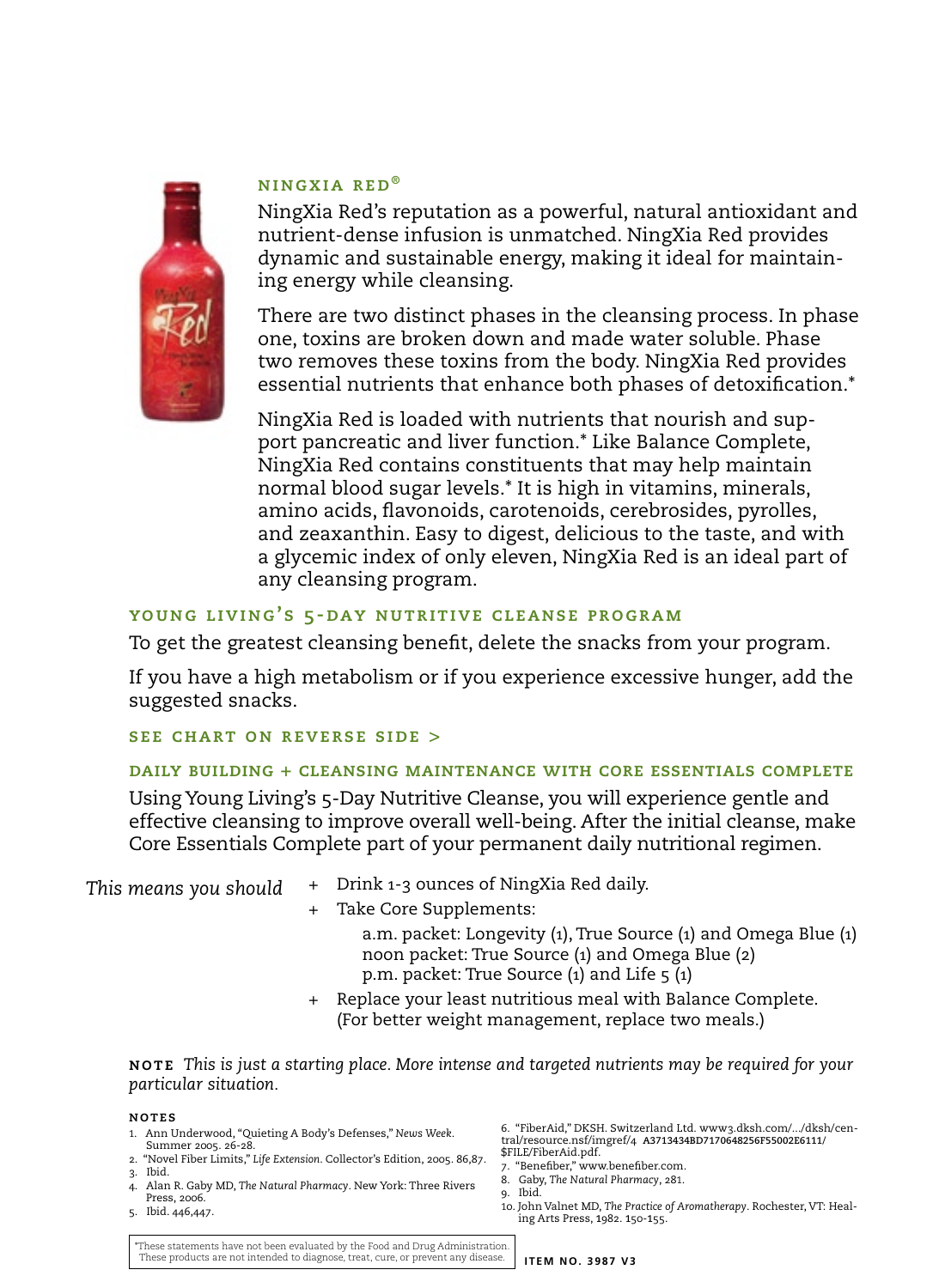#### **5-day nutritive cleanse**

|                | <b>BREAKFAST</b>                                                                                                     | <b>SNACK</b>                                                                       | <b>LUNCH</b>                                                                                                        |
|----------------|----------------------------------------------------------------------------------------------------------------------|------------------------------------------------------------------------------------|---------------------------------------------------------------------------------------------------------------------|
| $\overline{1}$ | 1 Digest + Cleanse                                                                                                   | 1 apple or 1 orange                                                                | 1 Digest + Cleanse                                                                                                  |
|                | 1 Balance Complete shake as<br>directed                                                                              | 8-12 oz. water                                                                     | 1 Balance Complete shake as<br>directed                                                                             |
|                | 8-12 oz. extra water                                                                                                 |                                                                                    | 8-12 oz. extra water                                                                                                |
|                | 2 oz. NingXia Red                                                                                                    |                                                                                    | 2 oz. NingXia Red                                                                                                   |
|                |                                                                                                                      | so, take one Digest + Cleanse with each shake. If desired, add one Essentialzyme." | DAY ONE You may experience mild discomfort, headaches, or a craving for certain foods. Balance Complete will hel    |
| $\overline{2}$ | 1 Digest + Cleanse                                                                                                   | 1 pear or 1 plum                                                                   | 1 Digest + Cleanse                                                                                                  |
|                | 1 Balance Complete shake as<br>directed                                                                              | 2 Tbsp. raw sunflower seeds<br>or almonds                                          | 1 Balance Complete shake as<br>directed                                                                             |
|                | 8-12 oz. extra water                                                                                                 | 8-12 oz. water                                                                     | 8-12 oz. extra water                                                                                                |
|                | 2 oz. NingXia Red                                                                                                    |                                                                                    | 2 oz. NingXia Red                                                                                                   |
|                | causes discomfort, add Essentialzyme to your program.                                                                |                                                                                    | DAY TWO Your experience on day two depends on the level of body toxicity. High toxicity = more cleansing symptor    |
| 3              | 1 Digest + Cleanse                                                                                                   | 1/2 cantaloupe                                                                     | 1 Digest + Cleanse                                                                                                  |
|                | 1 Balance Complete shake as<br>directed                                                                              | 1 c. peppermint tea                                                                | 1 Balance Complete shake as<br>directed                                                                             |
|                | 8-12 oz. extra water                                                                                                 | 8-12 oz. water                                                                     | 8-12 oz. extra water                                                                                                |
|                | 2 oz. NingXia Red                                                                                                    |                                                                                    | 2 oz. NingXia Red                                                                                                   |
|                |                                                                                                                      |                                                                                    | DAY THREE Toxic symptoms subside. You begin to feel more energetic, and your body is adjusting to the extra fiber   |
| 4              | 1 Digest + Cleanse                                                                                                   | 1 apple or 1 pear                                                                  | 1 Digest + Cleanse                                                                                                  |
|                | 1 Balance Complete shake as<br>directed                                                                              | 8-12 oz. water                                                                     | 1 Balance Complete shake<br>as directed                                                                             |
|                | 8-12 oz. extra water                                                                                                 |                                                                                    | 8-12 oz. extra water                                                                                                |
|                | 2 oz. NingXia Red                                                                                                    |                                                                                    | 2 oz. NingXia Red                                                                                                   |
|                | DAY FOUR Your body feels the cleansing benefits. Your energy level is increasing. Your food cravings are gone. You r |                                                                                    |                                                                                                                     |
| 5              | 1 Digest + Cleanse                                                                                                   | 1 pear or 1 plum                                                                   | 1 Digest + Cleanse                                                                                                  |
|                | 1 Balance Complete shake as<br>directed                                                                              | 2 Tbsp. raw sunflower seeds<br>or almonds                                          | 1 Balance Complete shake<br>as directed                                                                             |
|                | 8-12 oz. extra water                                                                                                 | 8-12 oz. water                                                                     | 8-12 oz. extra water                                                                                                |
|                | 2 oz. NingXia Red                                                                                                    |                                                                                    | 2 oz. NingXia Red                                                                                                   |
|                | program tomorrow.                                                                                                    |                                                                                    | DAY FIVE Your food cravings are gone; you are ready to continue putting good food into your cleansed body. You feel |